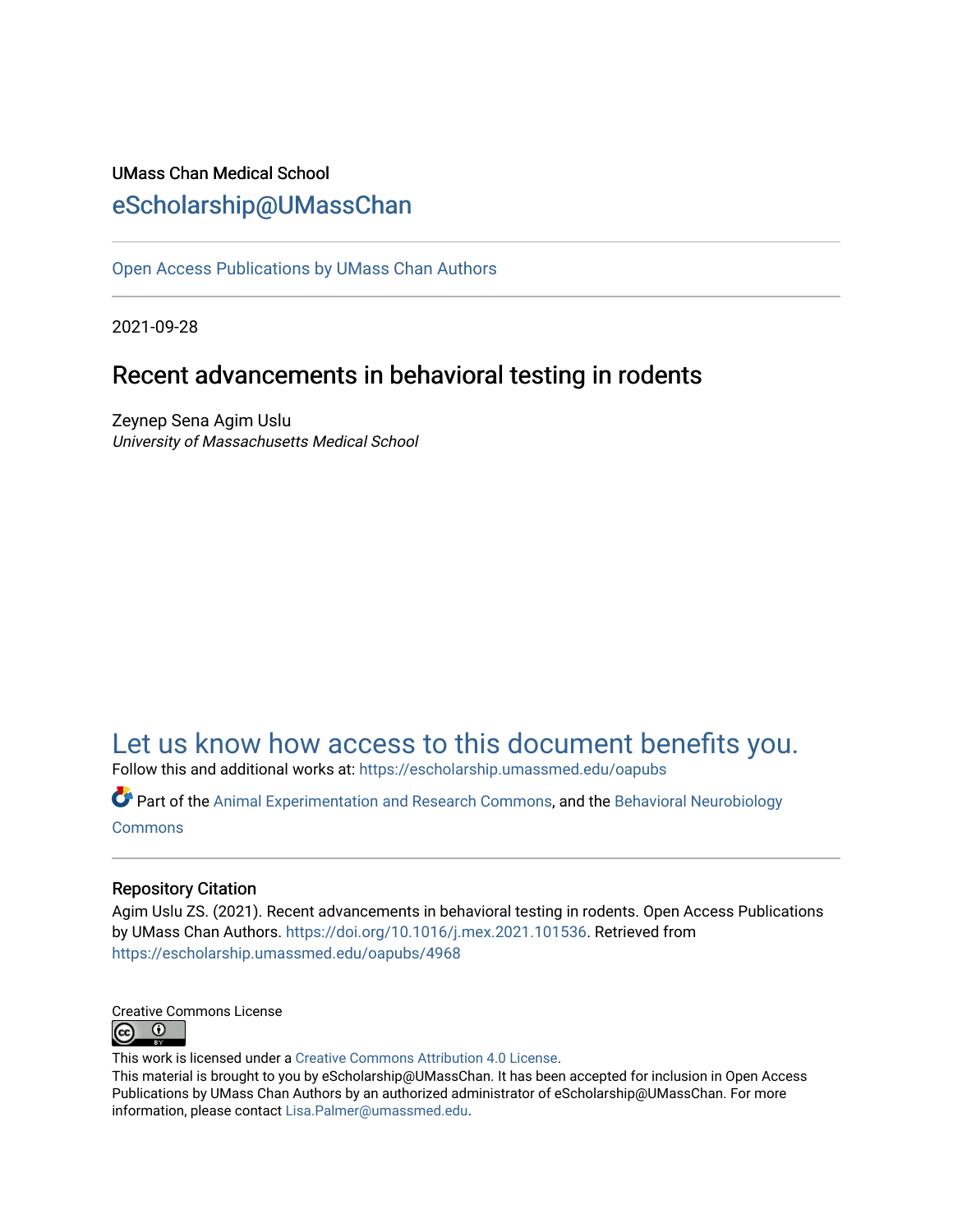#### [MethodsX](https://doi.org/10.1016/j.mex.2021.101536) 8 (2021) 101536



Contents lists available at [ScienceDirect](http://www.ScienceDirect.com)

## **MethodsX**

journal homepage: [www.elsevier.com/locate/mex](http://www.elsevier.com/locate/mex)

### Recent advancements in behavioral testing in rodents



### Zeynep Sena AGIM USLU, PhD

*Department of Neurology, University of Massachusetts Medical School, Worcester, Massachusetts 01605, USA*

ARTICLE INFO *Method name: Article history:* Available online 28 September 2021

Behavioral testing in rodents is used to evaluate neurological traits and events, such as locomotor activity, depression-like behavior, socialization, memory, and many others. While behavior tests areare are indispensable part of neurological assessments, they also belong the group of the most challenging experimental setups. Researchers need to take many considerations into account in order to prevent unreproducible results and to decrease unnecessary labor. In this Article Collection, selected articles published in MethodsX were gathered to highlight the recent advancements in rodent behavioral testing all around the world and to assist scientific community in reaching reliable, reproducible, and validated methods.

Behavioral testing in animals is one of the most fundamental parts of assessing normal and diseasedconditions of human. However, succeeding reproducibility has been a growing problem not only among different labs, but also even different researchers of the very same lab. It is not uncommon that two blind researchers watch the same video and give different behavioral scores from another. In addition, post-hoc analysis of tens of videos from various numbers of subjects is inevitably a laborious work. In order to overcome such difficulties, Barbera *et al.* developed an automated capacitive touch sensing device that detects the number of direct social interactions to evaluate social behavior [\[1\].](#page-4-0) Abnormal social behavior, considered as an indication of neuropsychiatric disorders, could be assessed with the three-chamber social test where subject's interaction with novel vs familiar social environment is quantified. After the video is taken, blind researchers counted the number of physical touches of the subject with containers with or without another novel (or familiar) mouse. The setup described in the method article consists of capacitive touch sensors around containers so that the signal generated from poking/sniffing/touching/tasting could be recorded in an unbiased manner. Besides minimizing the time spent with video analysis and experimenter-toexperimenter variability, this automated, lowcost, and open-source solution has enabled real-time

<https://doi.org/10.1016/j.mex.2021.101536>

*E-mail address:* [sena.agim@gmail.com](mailto:sena.agim@gmail.com)

<sup>2215-0161/© 2021</sup> Published by Elsevier B.V. This is an open access article under the CC BY license [\(http://creativecommons.org/licenses/by/4.0/\)](http://creativecommons.org/licenses/by/4.0/)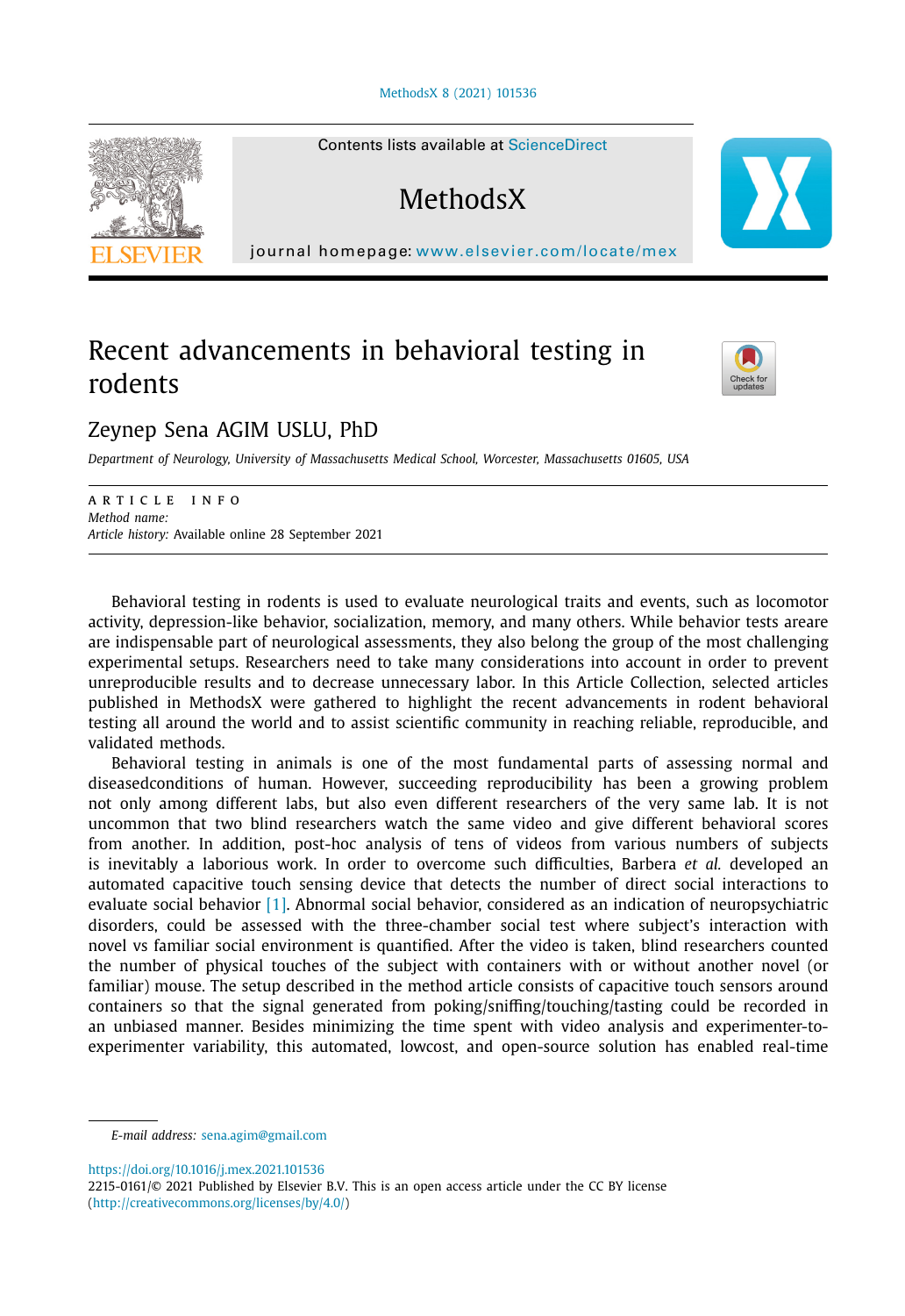recordings that can be coupled with other real-time applications such as calcium activity recording, optogenetics, cerebral oxygen saturation measurement and many others, in freely moving animals.

Recent advancements in imaging technology have allowed imaging of and recording from single cells in the brain while performing behavioral test, simultaneously. Earlier this year, one of such applications that could be potentially coupled with the capacitive touch sensing device was also published in MethodsX. With a tiny microscope stereotaxically mounted on the skull-, neuronal activity in freely behaving animals could be recorded. Pritchard *et al.* described all steps with the crucial technical tweaks and details required to measure calcium activity within individual neurons, starting from the stereotaxic surgery and the placement of miniscope lenses to the behavioral testing and the immunofluorescent imaging [\[2\].](#page-4-0) The group used the same technique to reveal the underlying mechanism of association between activity of inhibitory and excitatory neurons in reticular thalamus and varicella zoster virus induced pain (shingles pain) [\[3\].](#page-4-0) Their findings suggest that this particular type of pain is caused by increased activity of GABAergic neurons and subsequent inhibition of excitatory neurons, which can be prevented by estradiol administration.

New methods or modifications to existing ones often come with new challenges. For instance, one limitation of the capacitive touch sensor device mentioned above was the false positive signals that were originated from the physical interaction between the containers and the cables [\[1\].](#page-4-0) To overcome this problem, the same group actually developed a motorized swivel system for behavioral and neural recordings in freely moving small rodents [\[4\].](#page-4-0) Via this arrangement, real-time measurements could be taken without encountering technical problems such as tangling and twisting of the cables. The upgraded system has several additional advantages. It is open source and cost-effective compared to others on the market. It is easy to manufacture (hardware needed can be either 3D printed or bought off-the-shelf) and subsequently scalable and modifiable according the individual experimental needs.

When it comes to behavioral testing, the source of variability is almost infinite. Yet researchers try to take into account and eliminate as many contributors as possible to obtain reliable and accurate results. For example, do motivational state, external stimuli or age change the behavior of rodents? Many of us answer this question in a heat beat: "Yes". But how? A method article by researchers from the Michigan State University investigated this paradigm by using the Social versus Food Preference Test [\[5\].](#page-4-0) In their adaptation of the test, they used a three-chamber apparatus where there are two corrals with food or social (another rodent) at the opposite chambers and a neutral (empty) chamber in between. Wistar rats and C57BL/6 mice were recorded for 10 min, and parameters such as the time spent in each chamber and the time spent exploring each stimulus were quantified manually or using an automated tracking software. While the method article shared technical details of each step with the reader, it highlighted how the social over food preference was altered among different species, with deprivation, age and light vs dark phases. Together with their accompanying paper in Physiology and Behavior, these are some pivotal take-home massages  $[6]$ :

- (1) When animals deprived from food prior to experiment, they favored the food over social stimulus. Interestingly, the change in preference was more profound in adolescents compared to adults. In addition, neither in rats nor mice the preference score was altered by social isolation.
- (2) While the Wistar rats were more social preferring, the situation was the opposite for the C57BL/6 mice.
- (3) No difference in time spent investigating the social and food stimuli was found between adolescent and adult C57BL/6 mice, but younger Wistar rats spent more time exploring compared to older ones.

I invite readers to dive deeper into these two articles to discover even more interesting findings. In the light of these findings, as it is stated in another independent article that also cited Reppucci and Veenema, hunger appears to be one of the top (if not the top) motivating forces changing behavior of species [\[7\].](#page-4-0) Hence, the conclusions drawn in the article should encourage researchers to elaborate more on the experimental set-up before designing their behavioral tests.

As Reppucci *et al.* discussed the effect of motivational state in behavior, Besosa and colleagues described a method where they used the motivational state (maternal instinct) to induce auditory associative learning  $[8]$ . Here, they used a T-maze where a female mouse and two pups are located in a nest area at the end of the long arm. After one pup was removed, an auditory signal was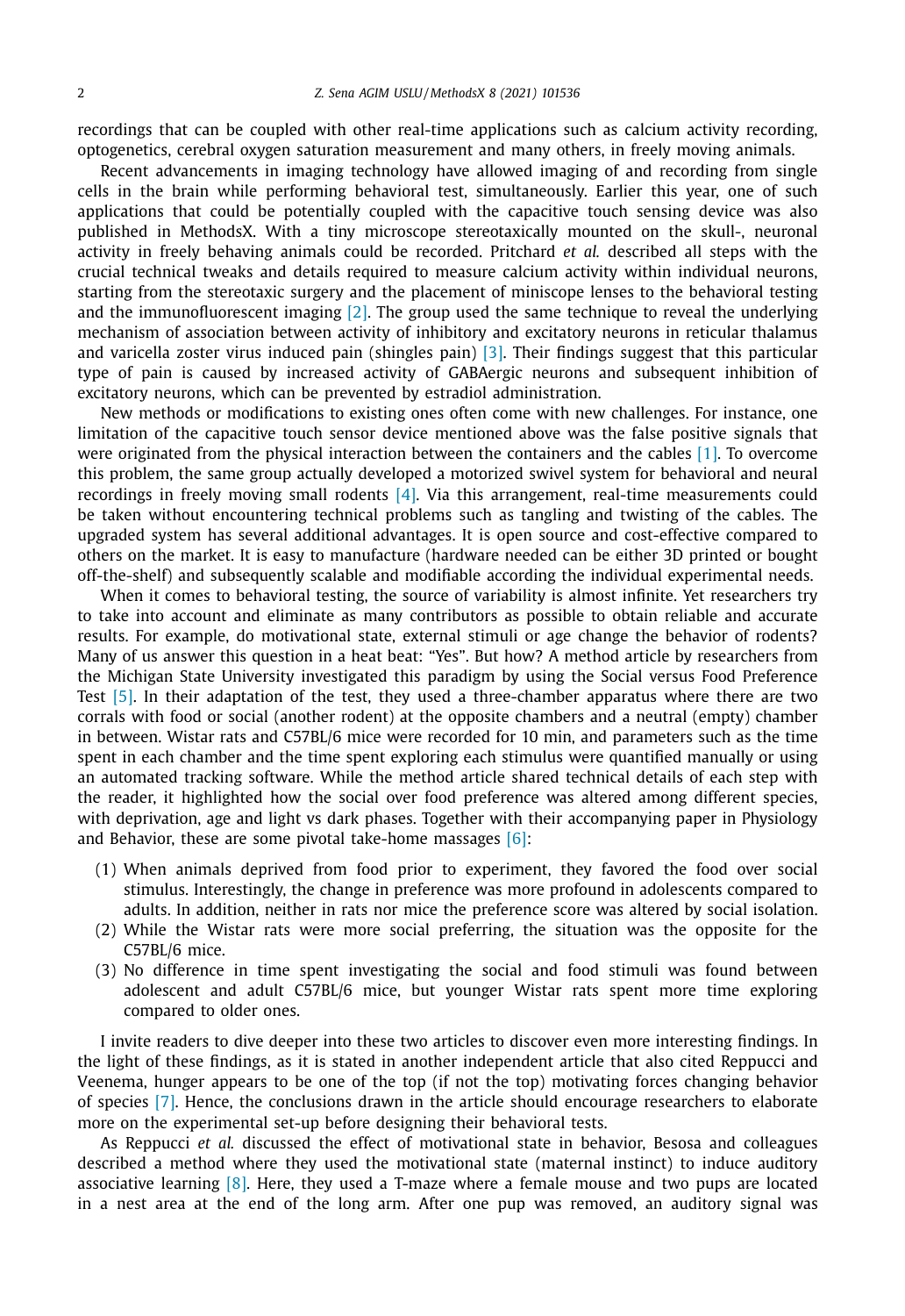introduced from one of the small arms of the maze. Once the subject entered the correct arm (where sound came from), the pup was placed back again near the end of that arm. Quantification of the choice of the correct arm showed that subjects started learning to enter the arm with the sound to retrieve pups. This behavioral test presents itself as a core method for researchers who aim to investigate neurochemical and circuit mechanisms that mediate auditory associative learning, and their association with maternal behavior. Indeed, using this method, it has been showed that lactating mothers were more successful in learning to follow auditory cues to retrieve their pups, compared to cocaring female mice that co-habited in the same cage with pups and their mom [\[9\].](#page-4-0) This study is a very neat example of how this method was used to investigate the possible role of additional physiological and hormonal changes associated with the maternal state in sensory learning.

Besides the motivational state, age, sex, and species, the heterogeneity of the disease manifestation is one of the setbacks in maintaining the reproducibility of the scientific findings. Parkinson's disease (PD) is one the best examples of such a disorder with both non-motor and motor symptoms. According to widely accepted hypothesis, non-motor symptoms such as impairment in olfaction and abnormal bowel movements appear in years prior to diagnosis of motor symptoms. Therefore, it is crucial to evaluate both types of behaviors in potential PD models and therapeutics to examine the accurate representation and progression of the disease in line with human prognosis. In this context, the method article published by Soto-Rojas and colleagues carries great importance since it describes a sequential methodology to study both non-motor and motor manifestation of the disease [\[10\].](#page-4-0) Here, protocols for six behavioral tests that examined variety of sensorimotor alterations in PD rodent models were described: Open field test for locomotor activity, vibrissae test for sensorimotor alterations, olfactory test for loss of smell, uncoordinated gait test for balance and motor coordination, cylinder test for locomotor asymmetry, and lastly forced swim test for anxiety and depression-like behaviors. Thanks to the modifications listed detailed in the article, all these tests can be performed within a week and without the need for expensive or hard-to-acquire equipment, for improving the reproducibility regardless of wherever or by whoever the tests are performed. Although authors achieved validation of methodology using two unilateral PD models by injecting  $\beta$ -sitosterol- $\beta$ -dglucoside (BSSG) into substantia nigra or 6-hydroxydopamine into striatum, it is possible to use some these techniques for bilateral models with additional minor modifications. In their original research article in Behavioral Brain Research, they showed progression of the behavioral alterations accompanied by Lewy body-like inclusions and dopaminergic neuron loss by time after a single administration of BSSG [\[11\]](#page-4-0)

Last but not least, we would like to mention another method article in MethodsX that proposes a diligent protocol to investigate the pharmacological intervention against memory consolidation and reconsolidation in the context of one of the most severe mental health problems of our time: Posttraumatic stress disorder (PTSD). It is a serious condition triggered by traumatic events in the past. As a part of cognitive behavioral therapy used for teaching how to change the behavioral pattern when the triggers remerge, medication can also be used to disrupt the fear memory. To study the pharmacological intervention, the Pavlovian fear conditioning is commonly used in the lab to model PTSD. Haider and colleagues provided step by step protocol to study different stages of fear memory in rats and to test various pharmacological agents that could potentially disrupt the adverse association [\[12\].](#page-4-0) The fundamental stages of the protocol consisted of habituation, training where an auditory signal was conditioned with a mild foot shock resulting in freezing, drug administration and testing sessions. Modifications in the protocol were introduced to examine different stages of memory recall. For instance, testing session was performed 2 hours (h) after the training session to assess short term memory, while 24 h waiting period was preferred for a long-term memory assessment. Another protocol pipeline introduced was chosen to examine reconsolidation. 24 h (recent memory) or 14 days (remote memory) after the training session, conditioned freezing behavior was reactivated followed by drug administration, and freezing times in testing sessions are quantified as an indication of intact short- and long-term memories. The protocol was also validated in their original research article in Life Sciences where atropine, a muscarinic acetylcholine receptor antagonist interfered with reconsolidation of old fear memories of Wistar rats [\[4,13\].](#page-4-0)

By gathering these seven method articles published in MethodsX during the years of 2020 and 2021 in an Article Collection, our goal was to help researchers reach the recent advancements and